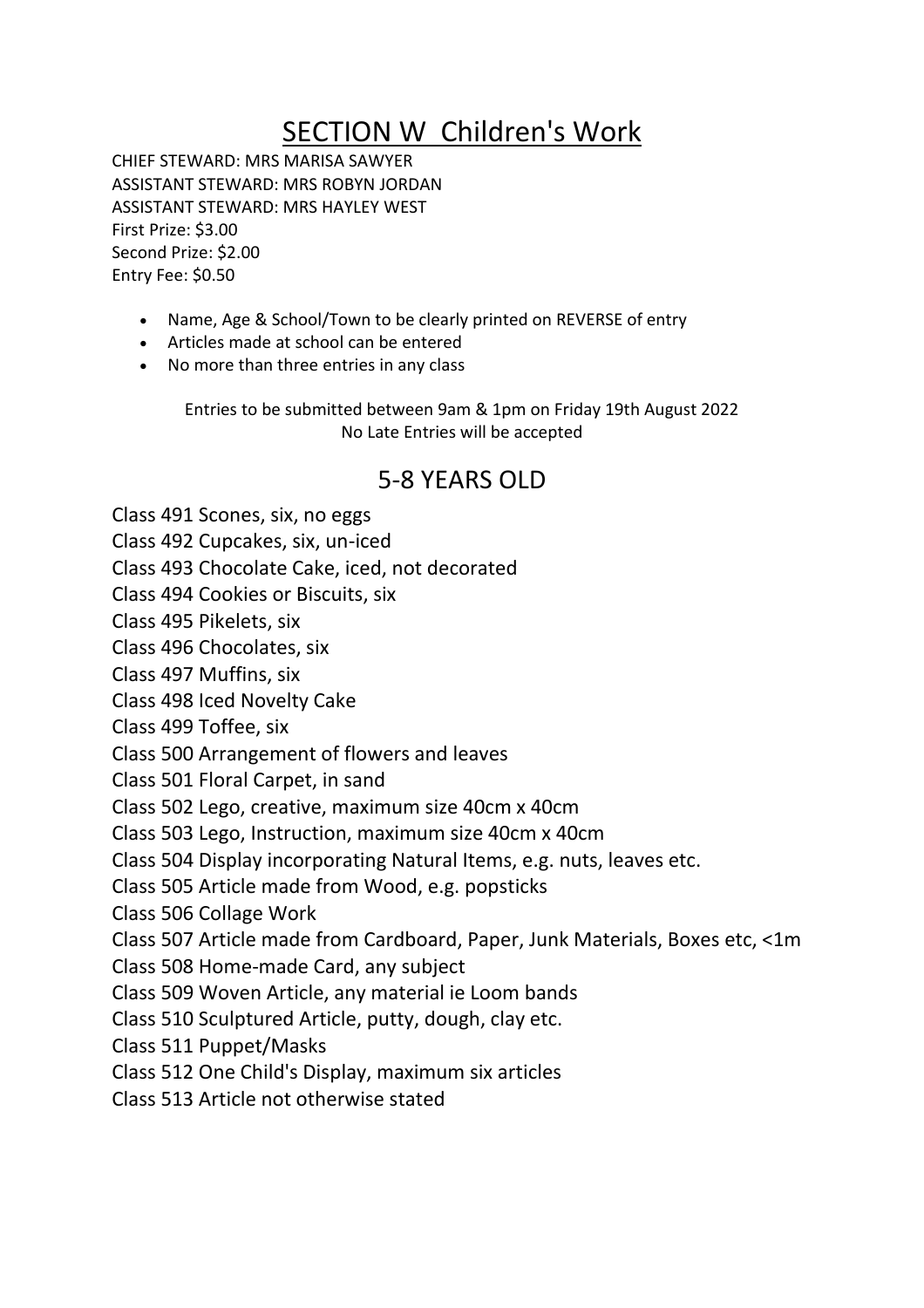## 9-12 YEARS OLD

Class 514 Scones, six, no eggs

Class 515 Cupcakes, six, un-iced

Class 516 Chocolate Cake, iced, not decorated

Class 517 Cookies or Biscuits, six

Class 518 Pikelets, six

Class 519 Chocolates, six

Class 520 Muffins, six

Class 521 Iced Novelty Cake

Class 522 Toffee, six

Class 523 Hand Embroidered Article, e.g. wall hanging

Class 524 Article made from Wood

Class 525 Article made from Paper Construction, e.g. origami

Class 526 Woven Article, any material ie Loom bands

Class 527 Scrapbooking, one page

Class 528 Fabric Painted Article

Class 529 Hand Painted Bottle or Jar

Class 530 Sculptured Article, dough, clay etc.

Class 531 Puppets/Masks

Class 532 One Child's Display, maximum six articles

Class 533 Beading, necklace and bracelet set

Class 534 Lego, creative, maximum size 40cm x 40cm

Class 535 Lego, Instruction, maximum size 40cm x 40cm

Class 536 Article not otherwise stated

Outstanding Exhibit - Children's Section (Primary)

Most Points in Children's Work - Primary

Trophy Donated by Vince & Robyn Bryant